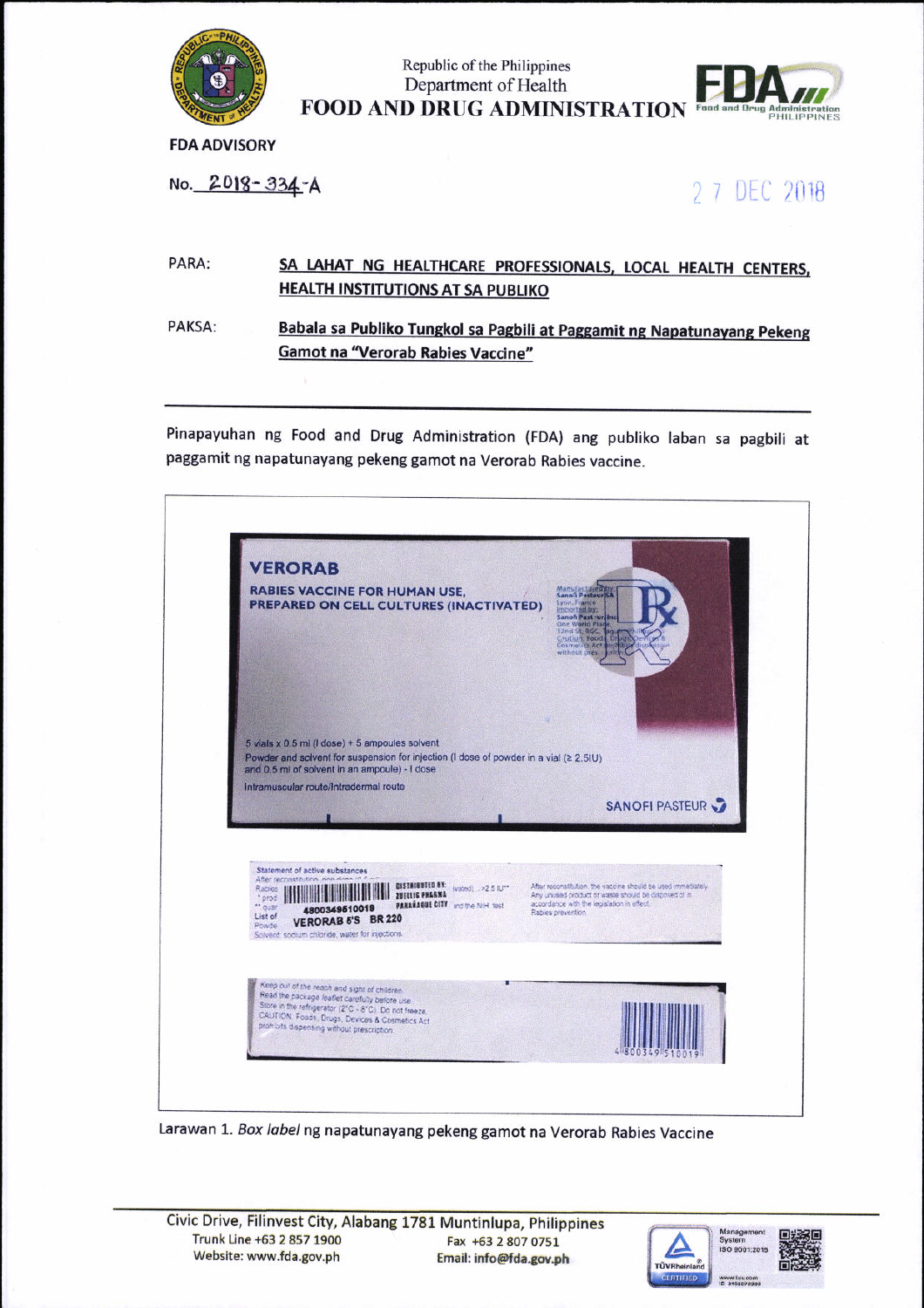

Larawan 2. Napatunayang pekeng vials at ampoules ng Verorab Rabies vaccine

Ayon sa pagsusuri ng FDA kasama ang Marketing Authorization Holder, Sanofi Pausteur Inc., ang nasabing produkto sa larawan 1 at 2 ay napatunayang peke.

Ang nasa larawan 3 at 4 ang tunay na rehistradong gamot na Verorab Rabies Vaccine.

Ang principal display panel ng pakete ng tunay na Verorab Rabies Vaccine for Human Use Prepared on Cell Culture (lnactivated) 2.5 lU/ O.5 mL Powder for Suspension l.D./ l.M. lnjection ay naglalaman ng mga sumusunod na impormasyon:

- 1. lmporter at distributor na lisensyado ng FDA
- 2. FDA registration number (BR-514)
- 3. Rx symbol
- 4. FDA caution statement on dispensing
- 5. Barcode